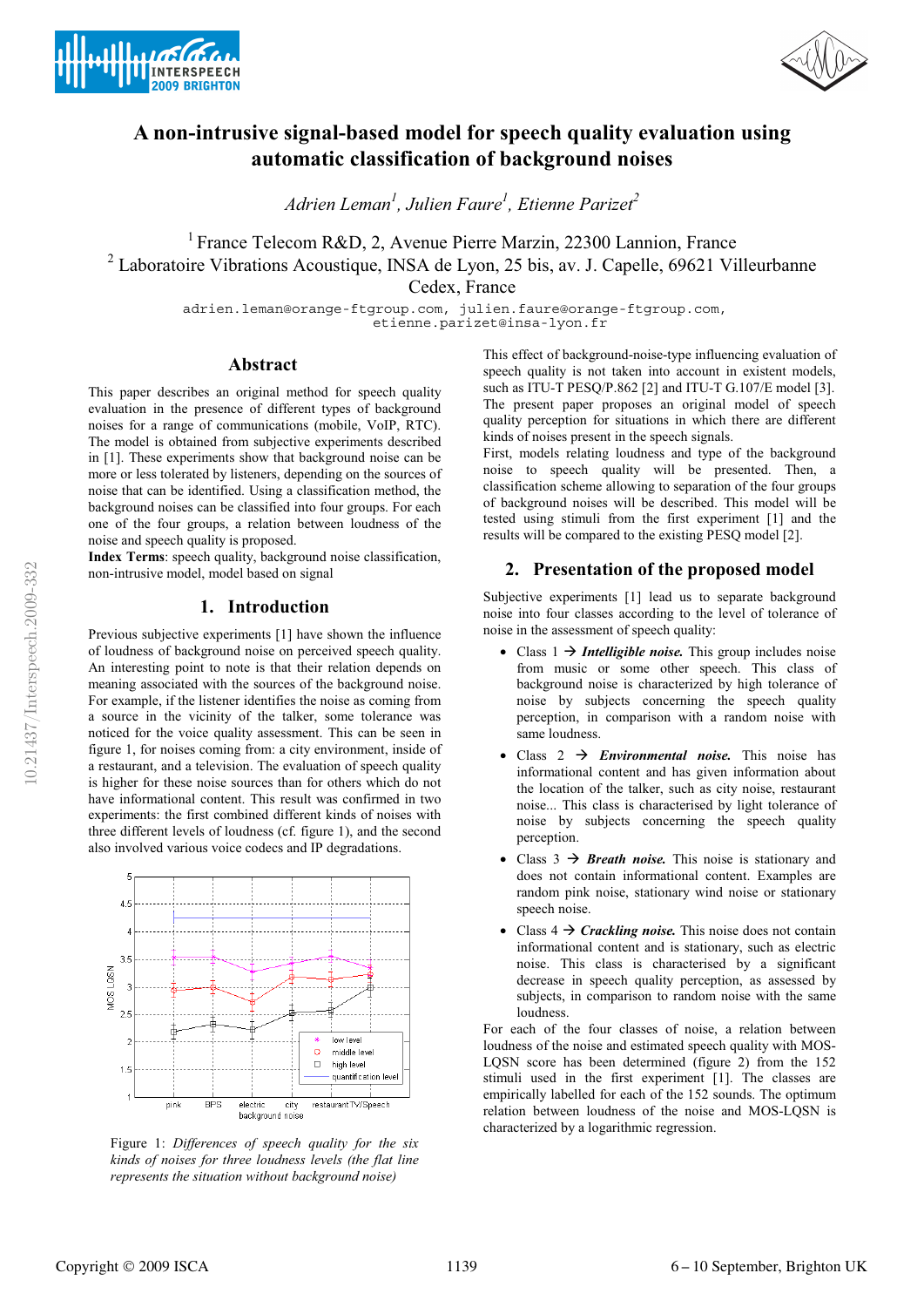

Figure 2: *relation between noise level and speech quality for the four classes of background noises.*

Four steps are necessary in applying the speech quality model. First, voice activity detection (VAD) is used to detect the presence of background noise in the audio signal. This technique is described in [4]. Second, the overall loudness of the background noise is computed using Zwicker's model [5]. Third, the class of background noise is calculated from signal analysis. Finally, a logarithmic relation is applied according to the class of background noise in order to obtain the MOS Score.

The next part of the paper describes the way this classification model is constructed.

## **3. Classification of background noises**

#### **3.1. Methodology**

First of all, a set of 632 stimuli was selected, composed of various types of background noises from two experiments explained in [1], and from a public sound database. Eight indicators were then computed on the 632 background noises of this set. They have been selected to represent both temporal and spectral information, and to indicate significant differences between the types of background noise. Moreover these indicators are uncorrelated. In this sense, they are considered independent, each describing different information. Some of these indicators have already been used for the discrimination between different kinds of sound [6] or for recognition of real-life sound and speech [7]. Mel-frequency cepstral coefficients (MFCC) were also computed, but for our application, they are not able to differentiate between these various types of background noise.

- *1. The signal correlation:* This is the correlation between the signal and its one sample shifted version (Bravais-Pearson coefficient)
- *2.* **The zero-crossing rate (ZCR) of noise**
- *3. The variation of acoustic power of noise*
- *4. The spectral centroid of noise*
- *5. The spectral roughness of noise*
- *6. The spectral flux of noise*
- *7. The spectral rolloff point of noise*
- *8. The harmonic coefficient*

The classes are empirically labelled according to the tolerance level in the assessment of speech quality, which was obtained after listening of each sound.

The classification tree algorithm [8] was then used to obtain a full decision tree. The entry parameters to the classification tree algorithm were made up of the 8x632 indicators and the class label of each of the 632 sounds. From the full decision tree, the optimum tree has been chosen according to a compromise between the need of a few number of indicators for a real time model, and the percentage of correctly classified background noises.

### **3.2. Stimuli**

The set of 632 stimuli was a combination of 344 stimuli used in experiments 1 and 2 (see [1] for detail) and of 288 other stimuli issued from a public sound database.

These 288 new stimuli were composed of 48 new sounds, such as circuit noise, wind noise, car noise, vacuum cleaner noise, hairdryer noise, babble noise, natural noise or music noise, presented with six conditions of degradation.

To simulate noise for narrow band transmission, each noise signal was sampled at 8 KHz and filtered with a band pass IRS filter (300 – 3400 Hz), then encoded and decoded either with G.711 or G.729.

To simulate noise for wideband transmission, each sound was sampled to 16 KHz and filtered with a band pass filter using ITU-T P.341 (50 – 7000 Hz), then encoded and decoded with G.722.

The three coding conditions were presented at two loudness levels (N=63 and 47 dB SPL in the case of random pink noise). Each noise signal was eight seconds long.

#### **3.3. Determination of the different classes**

Each used background noise for each degradation was attributed to one of the four classes (by the first author) because some that are perfectly recognisable without degradation may no longer be as such with the insertion of degradation (encoding-decoding / packet loss). Thus, a better source recognition is observed when noise is encoded and decoded with a wideband codec (G.722) than with a narrowband codec (G.711 or G.729).

#### **3.4. Presentation of the classification model**

This section presents the results of the tree classification method explained in section 3.1. In a construction step, 500 stimuli out of 632 were randomly chosen to compute model parameters. The last 132 stimuli were used to validate the model.



Figure 3: *Decision tree classification of the four classes of noises.*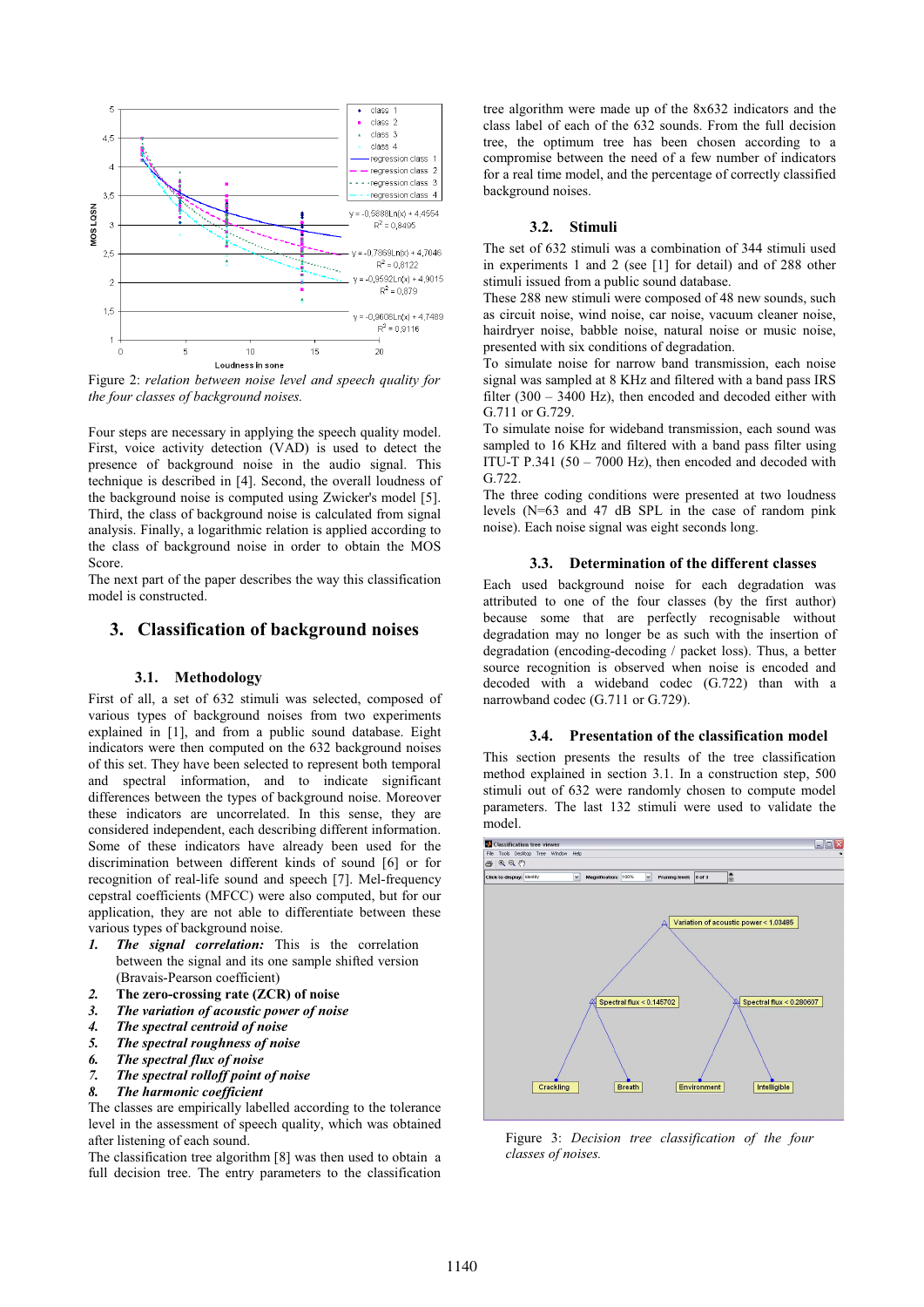The optimum decision tree is presented in figure 3. It shows that only two indicators were necessary to classify the different kinds of noises into four classes. The first is a temporal indicator named "**the variation of acoustic power".** The second is a spectral indicator named "**spectral flux"** according to [6].

The temporal indicator represents the time variation of the power of the noise signal. It is defined as the standard deviation of power of all frames of the signal. Power is computed for every frame, each consisting of 512 samples, with an overlap between successive frames of 256 samples (50%), corresponding to a time period of 64 ms per frame, with an overlap of 32 ms with a sample rate of 8 KHz. The acoustics power for frame  $\boldsymbol{i}$ ,  $\boldsymbol{P}_i$  is given by:

$$
P_i = 10 \cdot \log(\frac{1}{N} \sum_{n=1}^{N} x_n^2).
$$
 (1)

Where  $n=1...N$  represents the samples on frame *i* with N=512, and  $x_n$  is the amplitude of sample  $n$ . When the background noise is longer than one frame, the value *IND\_TMP* of temporal indicator is calculated as the standard deviation of acoustic power *P* of all frames.

For the noises used, this indicator increases as the noise becomes more and more non-stationary.

The spectral indicator is designated by "IND\_FRQ", and is calculated from the power spectral density (PSD) of the background noise. This indicator is determined per frame using 256 samples, corresponding to a time period of 32 ms with a sample rate of 8 KHz. The spectral flux *SF* represents how quickly the power spectrum of a signal is changing. *SF* for frame  $\boldsymbol{i}$ ,  $\boldsymbol{S}\boldsymbol{F}_i$  is given by:

$$
SF_i = 1 - \frac{\sum_{k} a_k (i-1) \cdot a_k (i)}{\sqrt{\sum_{k} a_k (i-1)^2} \sqrt{\sum_{k} a_k (i)^2}}.
$$
 (2)

Where  $a_k$  represents the PSD value of the frequency components  $k$  of the frame  $i$  or  $i-1$ . *IND* FRQ is defined as the mean of SF coefficients for all frames.

Firstly, the proposed tree separates background noise into two categories related to the stationarity of the noise. If the variation of acoustic power is less than IND\_TMP=1.03485, then the background noise is considered as stationary, otherwise it is considered as non-stationary.

Secondly, these two main categories can be subdivided using the spectral flux indicator. In the first case of stationary noise, if the value of spectral flux is lower than 0.145, the noise belongs to the class "crackling" otherwise it belongs to the class "breath". In the case of non-stationary noise, if the value of spectral flux is lower than 0.280, the noise belongs to the class "environment" otherwise it belongs to the class "intelligible".

The predictive potential of the tree can be assessed by calculating the number of background noises that are correctly classified.

This proposed tree presents a global percentage of correct classifications of 87.3 %. More precisely, the percentage of correctly classified for each class is as follows:

- 100% for the class "crackling"
- 96.4% for the class "breath"
- 79.2% for the class "environment"
- 95.9% for the class "intelligible"

It appears that "environment" class obtains a proportion of correctly classified noises lower than the other classes. It is caused by the similarity of certain noises that can be classified into two classes, for example, wind noise or hair drier sounds which are between environment and breath noises.

#### **3.5. Validation of the classification model**

The 132 stimuli not taken into account during the learning phase were used to verify the robustness of the classification model. The percentage of correctly classified background noises was 91.47%. Table 1 presents the percentages of the correctly classified noises for three combinations of stimuli: all 632 stimuli, the 500 stimuli used during the learning phase of the model of classification, and the 132 stimuli used in the validation phase.

| Table 1. Percentage of correctly classified background |  |
|--------------------------------------------------------|--|
| noises for three subsets of the stimuli corpus.        |  |

| Number of      | Percentage |
|----------------|------------|
| stimuli        | correctly  |
| considered     | classified |
| $632$ (total)  | 87.28 %    |
| 500 (learning) | 86.20%     |
| 132 (test)     | 91.47%     |

#### **3.6. Advantages and applications**

The advantage of the proposed classification model is mainly the low number of indicators used to classify several kinds of background noises into four classes. This model can also be used in real time, for example in telephony applications with an implementation directly at the end of the transmission close to the listener. Moreover, the proposed model of classification is valid with different conditions of degradations like packet loss, or different wideband and narrow band codecs.

The classification model of background noises can be used in many applications. For example, according to the classification result a noise cancellation tool can be used or not. If the noise is judged to be helpful, noise cancellation is not performed, as opposed to situations when the noise is considered to be disturbing. The classification model can also be used to identify the type of noise present in speech, helping to find the origin of the degradation, thus enabling improvement of the quality of service. Furthermore, the classification model can be used with existing speech quality models like G.107 [3] or PESQ [2], to take into account the different kinds of noises present in speech, in order to improve the performance of existing model.

# **4. Speech quality model using classification model vs PESQ model**

Finally, the overall speech quality model based on loudness and on classification, as presented in section 2, was evaluated in two steps.

- Firstly, the model was applied using a perceptual loudness determined by subjective experiment described in [1] in order to evaluate the performance of the proposed model with potential errors due only to classification algorithm.
- Secondly, the model was applied using an estimation of loudness provided by the Zwicker's overall loudness model [5] in order to evaluate the performance of the model in its application (without subjective experiment needs).